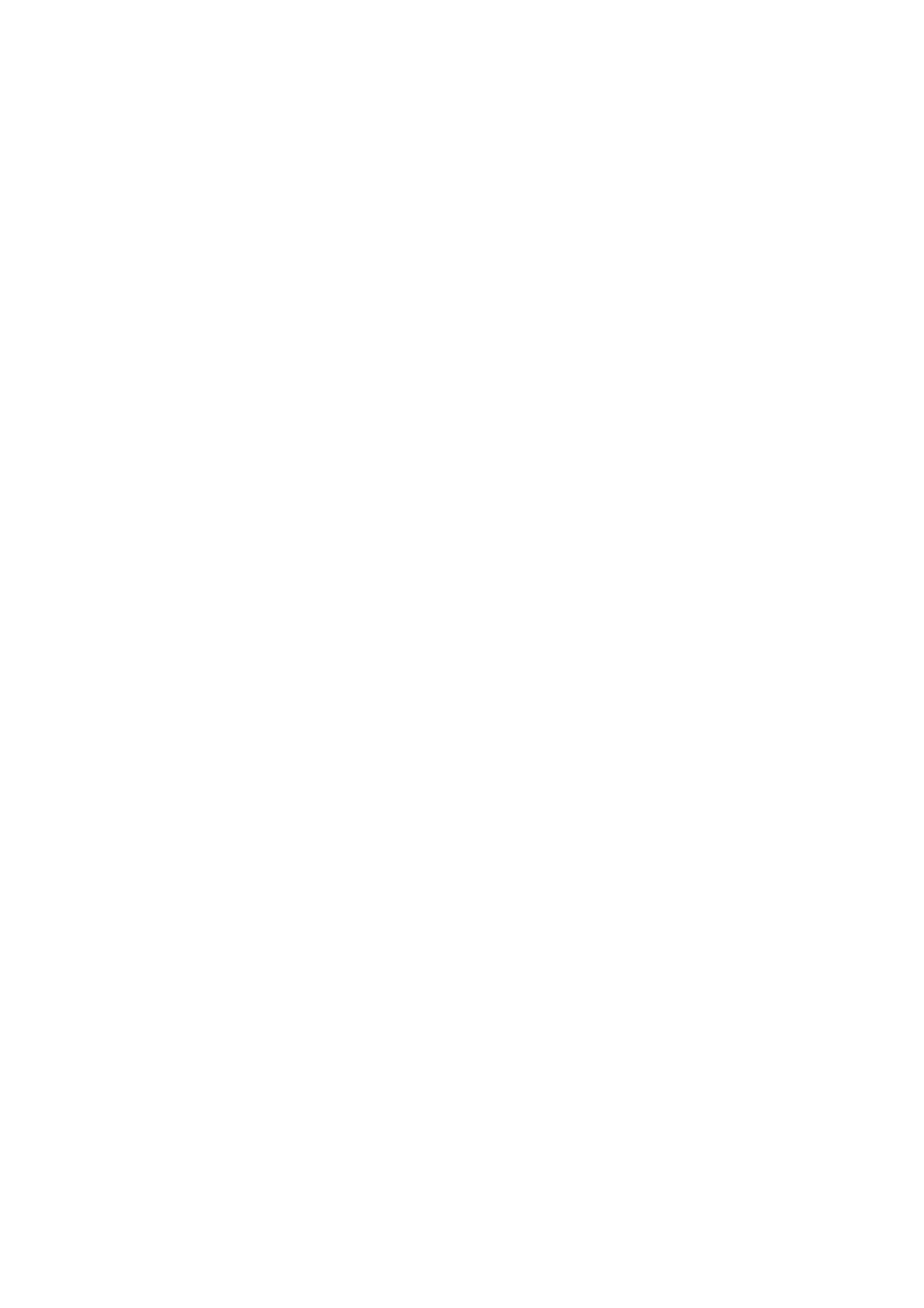## A **BILL** TO

Make provision about the funding of endowments from distributions of money out of the National Lottery Distribution Fund; and for connected purposes.

E IT ENACTED by the Queen's most Excellent Majesty, by and with the advice and consent of the Lords Spiritual and Temporal, and Commons, in this present Parliament assembled, and by the authority of the same, as follows:  $\mathbf{B}_{\text{rel}}$ 

#### **1 Funding of endowments**

- (1) The National Lottery etc. Act 1993 (c. 39) is amended as follows.
- (2) In section 22 (apportionment of money in Distribution Fund), in subsection (3), after the last paragraph there is inserted—

"(including, in each case, for establishing or contributing to endowments in connection with such expenditure)". *5*

- (3) In section 25 (application of money by distributing bodies), after subsection (4) there is inserted—
	- "(5) References in this section (however expressed) to the distribution of money for meeting expenditure are to be construed as including distribution of money for the purpose of establishing, or contributing to, endowments in connection with expenditure of the description concerned." *10*
- (4) In section 25B (joint schemes for distribution of money by distributing bodies), after subsection (5) there is inserted—
	- "(6) References in this section (however expressed) to distribution under section 25(1) of money for meeting expenditure are to be construed in accordance with section 25(5)."
- (5) In section 38 (grants to charities etc), in subsection (1), at the end there is added ", including grants for establishing or contributing to endowments in connection with such expenditure".

*15*

*20*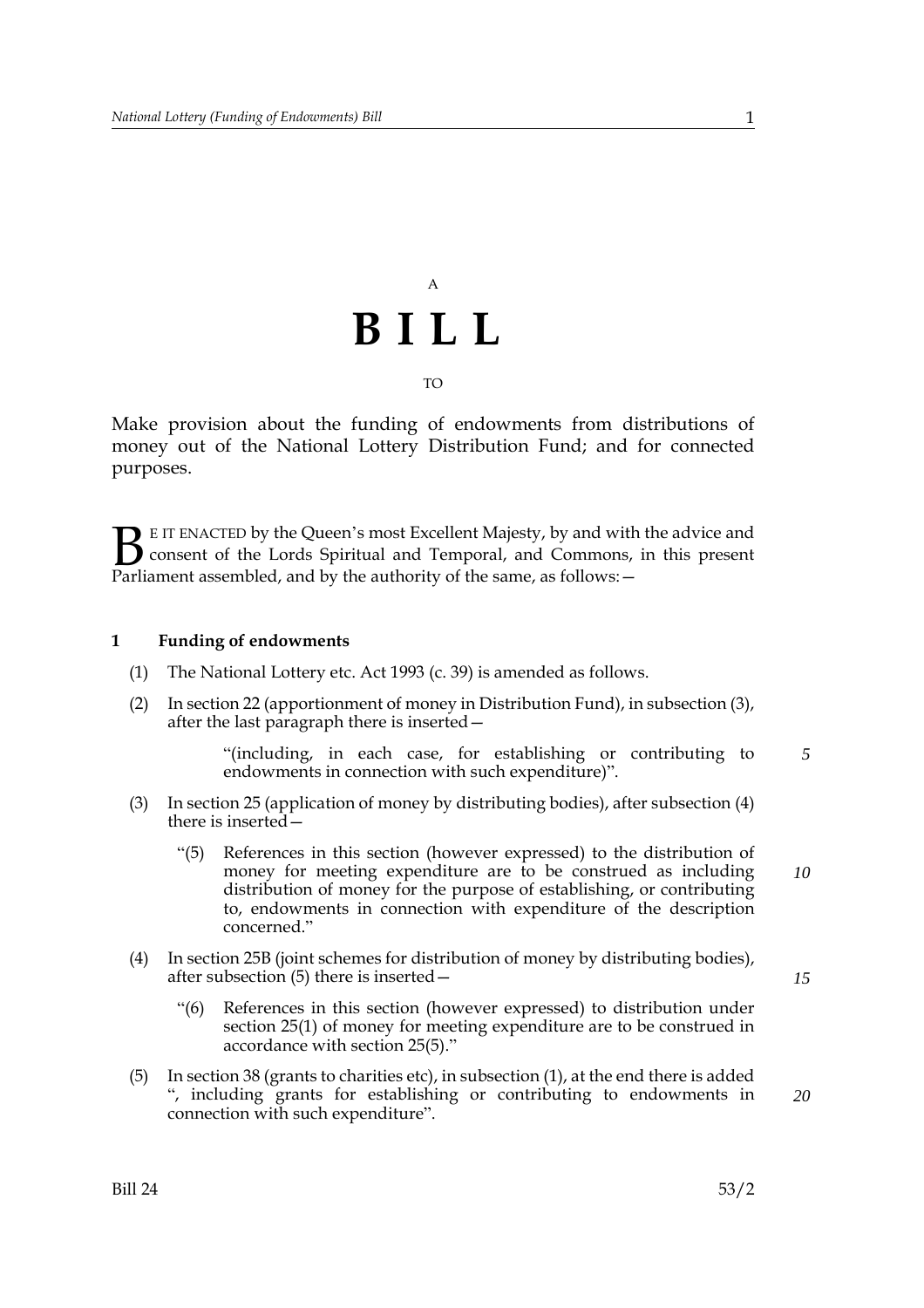- (6) In section 41 (grants from the Millenium Commission), in subsection (1), at the end there is added "(including grants for establishing or contributing to endowments in connection with such projects)".
- (7) In section 43B (functions of the New Opportunities Fund), in subsection (1)(a), after "projects" there is inserted "(including grants for establishing or contributing to endowments in connection with projects)".
- (8) In section 44 (interpretation), in subsection (1), after the definition of "education" there is inserted—

" "endowment" includes permanent endowment;".

(9) The enactments amended by this section shall be deemed always to have had effect as so amended. *10*

#### **2 Short title and extent**

- (1) This Act may be cited as the National Lottery (Funding of Endowments) Act 2003.
- (2) This Act extends to Northern Ireland.

*15*

*5*